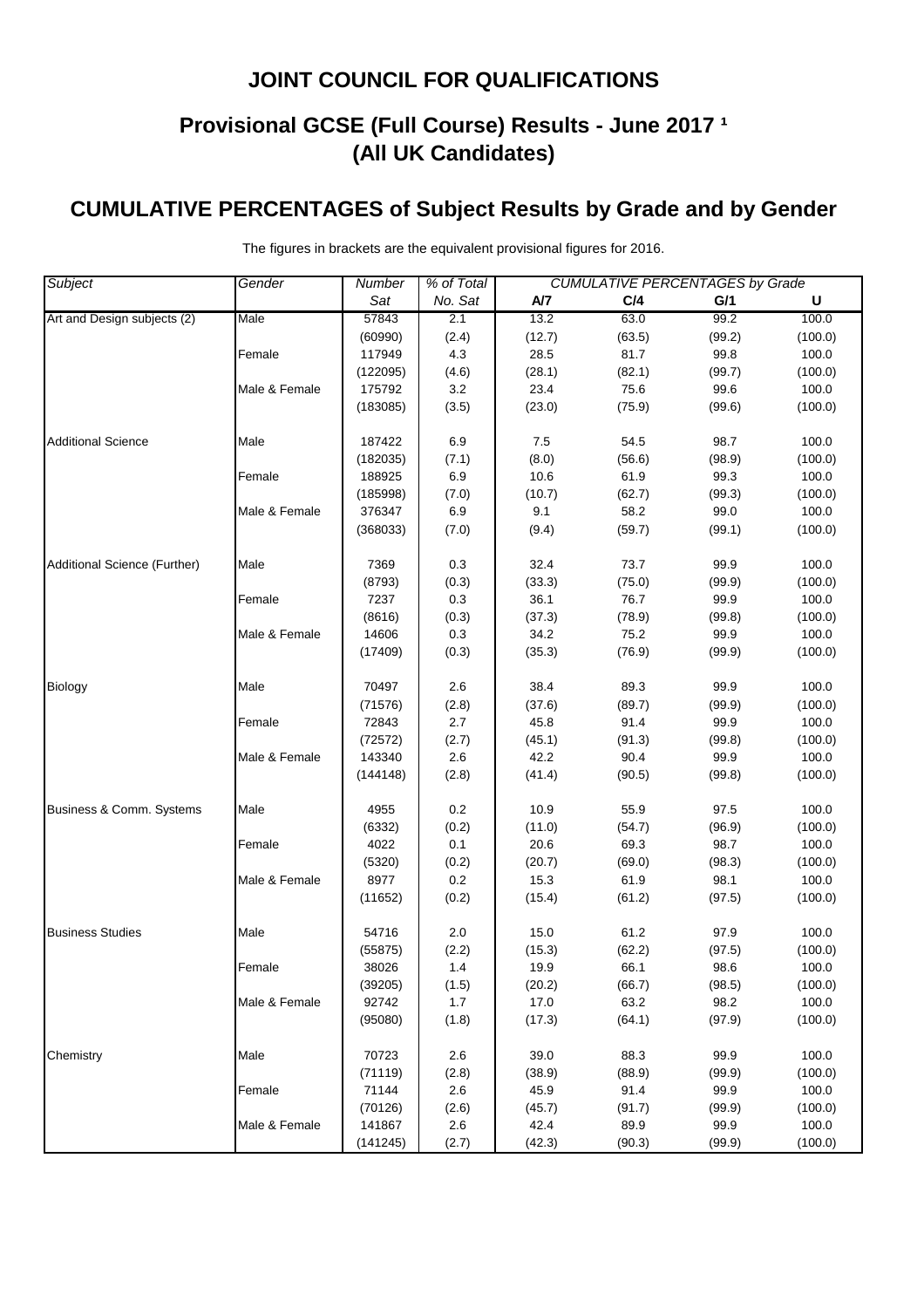# **Provisional GCSE (Full Course) Results - June 2017 <sup>1</sup> (All UK Candidates)**

# **CUMULATIVE PERCENTAGES of Subject Results by Grade and by Gender**

| <b>Subject</b>             | Gender        | <b>CUMULATIVE PERCENTAGES by Grade</b><br><b>Number</b><br>% of Total |         |        |        |         |         |  |
|----------------------------|---------------|-----------------------------------------------------------------------|---------|--------|--------|---------|---------|--|
|                            |               | Sat                                                                   | No. Sat | A/7    | C/4    | G/1     | U       |  |
| <b>Citizenship Studies</b> | Male          | 7088                                                                  | 0.3     | 9.0    | 55.3   | 97.3    | 100.0   |  |
|                            |               | (8626)                                                                | (0.3)   | (8.4)  | (55.6) | (97.6)  | (100.0) |  |
|                            | Female        | 8465                                                                  | 0.3     | 20.0   | 69.9   | 98.9    | 100.0   |  |
|                            |               | (10094)                                                               | (0.4)   | (19.6) | (70.1) | (98.9)  | (100.0) |  |
|                            | Male & Female | 15553                                                                 | 0.3     | 15.0   | 63.3   | 98.2    | 100.0   |  |
|                            |               | (18720)                                                               | (0.4)   | (14.4) | (63.4) | (98.3)  | (100.0) |  |
| Classical subjects (2)     | Male          | 7094                                                                  | 0.3     | 62.3   | 88.4   | 99.6    | 100.0   |  |
|                            |               | (7384)                                                                | (0.3)   | (60.5) | (88.6) | (99.7)  | (100.0) |  |
|                            | Female        | 7386                                                                  | 0.3     | 66.6   | 91.2   | 99.8    | 100.0   |  |
|                            |               | (7768)                                                                | (0.3)   | (65.9) | (90.2) | (99.7)  | (100.0) |  |
|                            | Male & Female | 14480                                                                 | 0.3     | 64.5   | 89.8   | 99.7    | 100.0   |  |
|                            |               | (15152)                                                               | (0.3)   | (63.3) | (89.4) | (99.7)  | (100.0) |  |
| Computing                  | Male          | 53519                                                                 | 2.0     | 19.6   | 59.6   | 95.9    | 100.0   |  |
|                            |               | (49926)                                                               | (1.9)   | (19.7) | (59.8) | (96.0)  | (100.0) |  |
|                            | Female        | 13232                                                                 | 0.5     | 25.4   | 65.7   | 97.2    | 100.0   |  |
|                            |               | (12528)                                                               | (0.5)   | (24.4) | (62.7) | (96.6)  | (100.0) |  |
|                            | Male & Female | 66751                                                                 | $1.2$   | 20.7   | 60.8   | 96.2    | 100.0   |  |
|                            |               | (62454)                                                               | (1.2)   | (20.7) | (60.4) | (96.1)  | (100.0) |  |
| Construction               | Male          | 656                                                                   | 0.0     | 21.0   | 76.1   | 97.9    | 100.0   |  |
|                            |               | (565)                                                                 | (0.0)   | (26.4) | (82.5) | (100.0) | (100.0) |  |
|                            | Female        | 34                                                                    | $0.0\,$ | 47.1   | 100.0  | 100.0   | 100.0   |  |
|                            |               | (27)                                                                  | (0.0)   | (37.0) | (77.8) | (100.0) | (100.0) |  |
|                            | Male & Female | 690                                                                   | $0.0\,$ | 22.3   | 77.2   | 98.0    | 100.0   |  |
|                            |               | (592)                                                                 | (0.0)   | (26.9) | (82.3) | (100.0) | (100.0) |  |
| Design & Technology        | Male          | 101271                                                                | 3.8     | 12.1   | 53.8   | 97.8    | 100.0   |  |
|                            |               | (112702)                                                              | (4.4)   | (11.8) | (53.1) | (97.9)  | (100.0) |  |
|                            | Female        | 64544                                                                 | 2.4     | 26.9   | 72.9   | 99.2    | 100.0   |  |
|                            |               | (72577)                                                               | (2.7)   | (26.7) | (73.0) | (99.3)  | (100.0) |  |
|                            | Male & Female | 165815                                                                | 3.0     | 17.9   | 61.2   | 98.4    | 100.0   |  |
|                            |               | (185279)                                                              | (3.5)   | (17.6) | (60.9) | (98.4)  | (100.0) |  |
| Drama                      | Male          | 24897                                                                 | $0.9\,$ | 16.4   | 64.9   | 99.2    | 100.0   |  |
|                            |               | (27633)                                                               | (1.1)   | (15.5) | (64.4) | (99.2)  | (100.0) |  |
|                            | Female        | 40703                                                                 | 1.5     | 27.2   | 79.6   | 99.7    | 100.0   |  |
|                            |               | (44653)                                                               | (1.7)   | (26.7) | (78.5) | (99.6)  | (100.0) |  |
|                            | Male & Female | 65600                                                                 | $1.2$   | 23.1   | 74.0   | 99.5    | 100.0   |  |
|                            |               | (72286)                                                               | (1.4)   | (22.4) | (73.1) | (99.5)  | (100.0) |  |
| Economics                  | Male          | 3871                                                                  | 0.1     | 29.4   | 79.0   | 98.8    | 100.0   |  |
|                            |               | (4060)                                                                | (0.2)   | (27.6) | (77.6) | (98.5)  | (100.0) |  |
|                            | Female        | 1766                                                                  | 0.1     | 29.0   | 79.6   | 99.0    | 100.0   |  |
|                            |               | (1922)                                                                | (0.1)   | (29.2) | (79.6) | (99.4)  | (100.0) |  |
|                            | Male & Female | 5637                                                                  | 0.1     | 29.3   | 79.2   | 98.8    | 100.0   |  |
|                            |               | (5982)                                                                | (0.1)   | (28.1) | (78.2) | (98.8)  | (100.0) |  |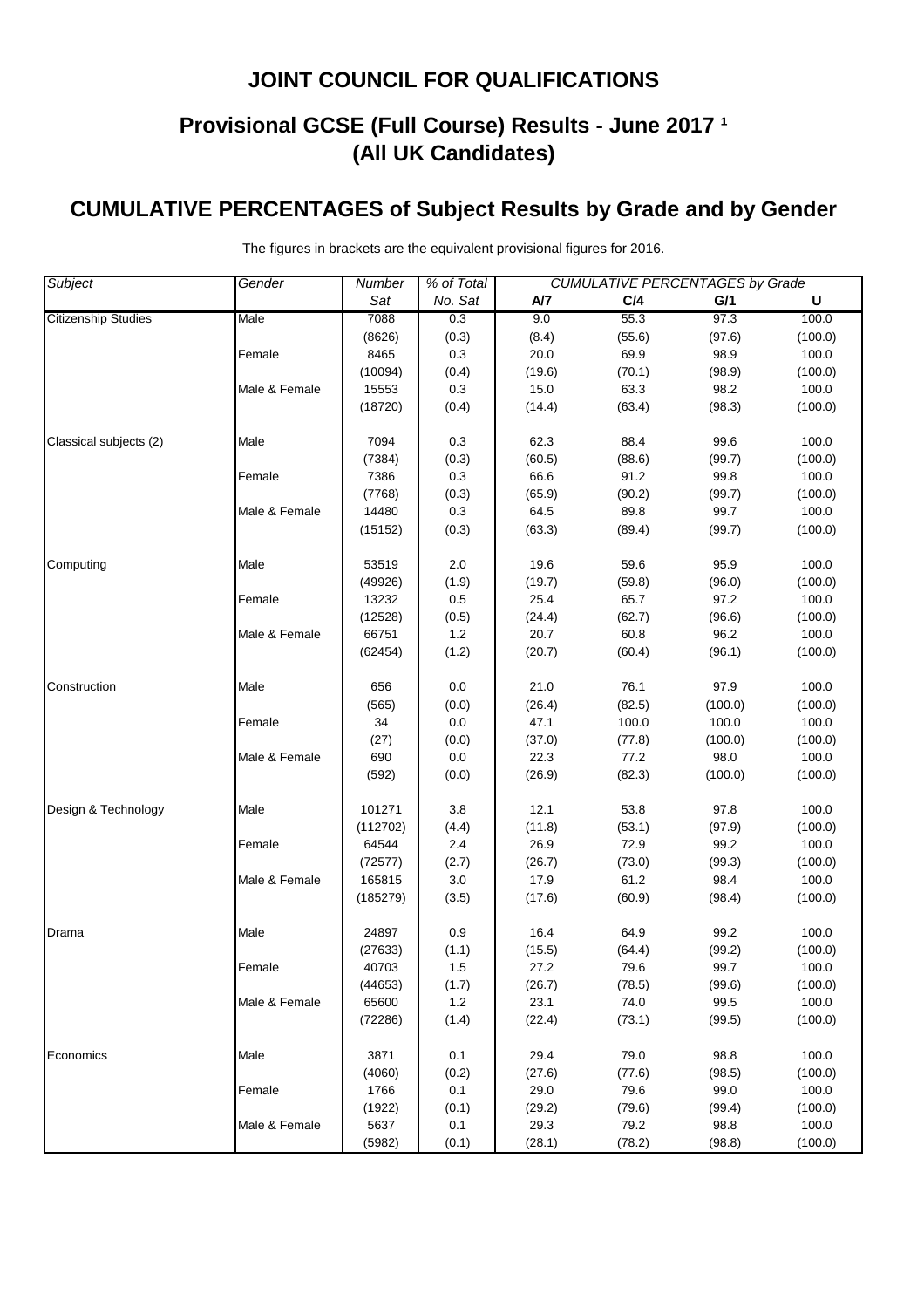# **Provisional GCSE (Full Course) Results - June 2017 <sup>1</sup> (All UK Candidates)**

# **CUMULATIVE PERCENTAGES of Subject Results by Grade and by Gender**

| <b>Subject</b>            | Gender        | <b>Number</b> | % of Total | <b>CUMULATIVE PERCENTAGES by Grade</b> |        |        |         |
|---------------------------|---------------|---------------|------------|----------------------------------------|--------|--------|---------|
|                           |               | Sat           | No. Sat    | A/7                                    | C/4    | G/1    | U       |
| Engineering               | Male          | 6325          | 0.2        | 6.7                                    | 41.7   | 96.4   | 100.0   |
|                           |               | (7080)        | (0.3)      | (5.4)                                  | (38.9) | (96.4) | (100.0) |
|                           | Female        | 686           | 0.0        | 14.9                                   | 65.7   | 98.8   | 100.0   |
|                           |               | (634)         | (0.0)      | (13.9)                                 | (60.4) | (98.7) | (100.0) |
|                           | Male & Female | 7011          | 0.1        | 7.5                                    | 44.0   | 96.6   | 100.0   |
|                           |               | (7714)        | (0.1)      | (6.1)                                  | (40.7) | (96.6) | (100.0) |
| English                   | Male          | 390873        | 14.5       | 9.0                                    | 53.9   | 98.0   | 100.0   |
|                           |               | (258224)      | (10.0)     | (9.0)                                  | (52.3) | (97.3) | (100.0) |
|                           | Female        | 369404        | 13.5       | 18.5                                   | 70.9   | 99.3   | 100.0   |
|                           |               | (255061)      | (9.6)      | (18.5)                                 | (68.2) | (98.6) | (100.0) |
|                           | Male & Female | 760277        | 14.0       | 13.6                                   | 62.1   | 98.6   | 100.0   |
|                           |               | (513285)      | (9.8)      | (13.7)                                 | (60.2) | (97.9) | (100.0) |
| <b>English Literature</b> | Male          | 286109        | 10.6       | 13.6                                   | 65.4   | 97.3   | 100.0   |
|                           |               | (200500)      | (7.8)      | (14.7)                                 | (67.4) | (99.0) | (100.0) |
|                           | Female        | 288249        | 10.5       | 24.8                                   | 79.7   | 99.1   | 100.0   |
|                           |               | (213786)      | (8.0)      | (27.5)                                 | (82.3) | (99.5) | (100.0) |
|                           | Male & Female | 574358        | 10.6       | 19.2                                   | 72.6   | 98.2   | 100.0   |
|                           |               | (414286)      | (7.9)      | (21.3)                                 | (75.1) | (99.3) | (100.0) |
|                           |               |               |            |                                        |        |        |         |
| French                    | Male          | 53180         | 2.0        | 18.8                                   | 63.5   | 99.6   | 100.0   |
|                           |               | (59959)       | (2.3)      | (18.8)                                 | (63.1) | (99.6) | (100.0) |
|                           | Female        | 77329         | 2.8        | 26.6                                   | 73.7   | 99.8   | 100.0   |
|                           |               | (84933)       | (3.2)      | (26.8)                                 | (74.4) | (99.8) | (100.0) |
|                           | Male & Female | 130509        | 2.4        | 23.4                                   | 69.6   | 99.7   | 100.0   |
|                           |               | (144892)      | (2.8)      | (23.5)                                 | (69.7) | (99.7) | (100.0) |
| Geography                 | Male          | 130565        | 4.8        | 19.4                                   | 60.9   | 98.4   | 100.0   |
|                           |               | (129496)      | (5.0)      | (19.9)                                 | (62.3) | (98.5) | (100.0) |
|                           | Female        | 115399        | 4.2        | 28.4                                   | 69.1   | 99.1   | 100.0   |
|                           |               | (114537)      | (4.3)      | (29.9)                                 | (70.9) | (99.2) | (100.0) |
|                           | Male & Female | 245964        | 4.5        | 23.6                                   | 64.8   | 98.7   | 100.0   |
|                           |               | (244033)      | (4.7)      | (24.6)                                 | (66.3) | (98.8) | (100.0) |
| German                    | Male          | 20894         | 0.8        | 20.0                                   | 70.0   | 99.9   | 100.0   |
|                           |               | (23936)       | (0.9)      | (18.6)                                 | (68.7) | (99.8) | (100.0) |
|                           | Female        | 22755         | 0.8        | 26.7                                   | 79.2   | 99.9   | 100.0   |
|                           |               | (26335)       | (1.0)      | (26.6)                                 | (78.8) | (99.9) | (100.0) |
|                           | Male & Female | 43649         | 0.8        | 23.5                                   | 74.8   | 99.9   | 100.0   |
|                           |               | (50271)       | (1.0)      | (22.8)                                 | (74.0) | (99.8) | (100.0) |
|                           |               |               |            |                                        |        |        |         |
| Health & Social Care      | Male          | 1231          | 0.0        | 2.9                                    | 25.4   | 89.8   | 100.0   |
|                           |               | (1371)        | (0.1)      | (3.4)                                  | (28.5) | (92.4) | (100.0) |
|                           | Female        | 19075         | 0.7        | 11.3                                   | 55.5   | 97.9   | 100.0   |
|                           |               | (20098)       | (0.8)      | (11.7)                                 | (55.9) | (97.7) | (100.0) |
|                           | Male & Female | 20306         | 0.4        | 10.8                                   | 53.7   | 97.4   | 100.0   |
|                           |               | (21469)       | (0.4)      | (11.2)                                 | (54.2) | (97.4) | (100.0) |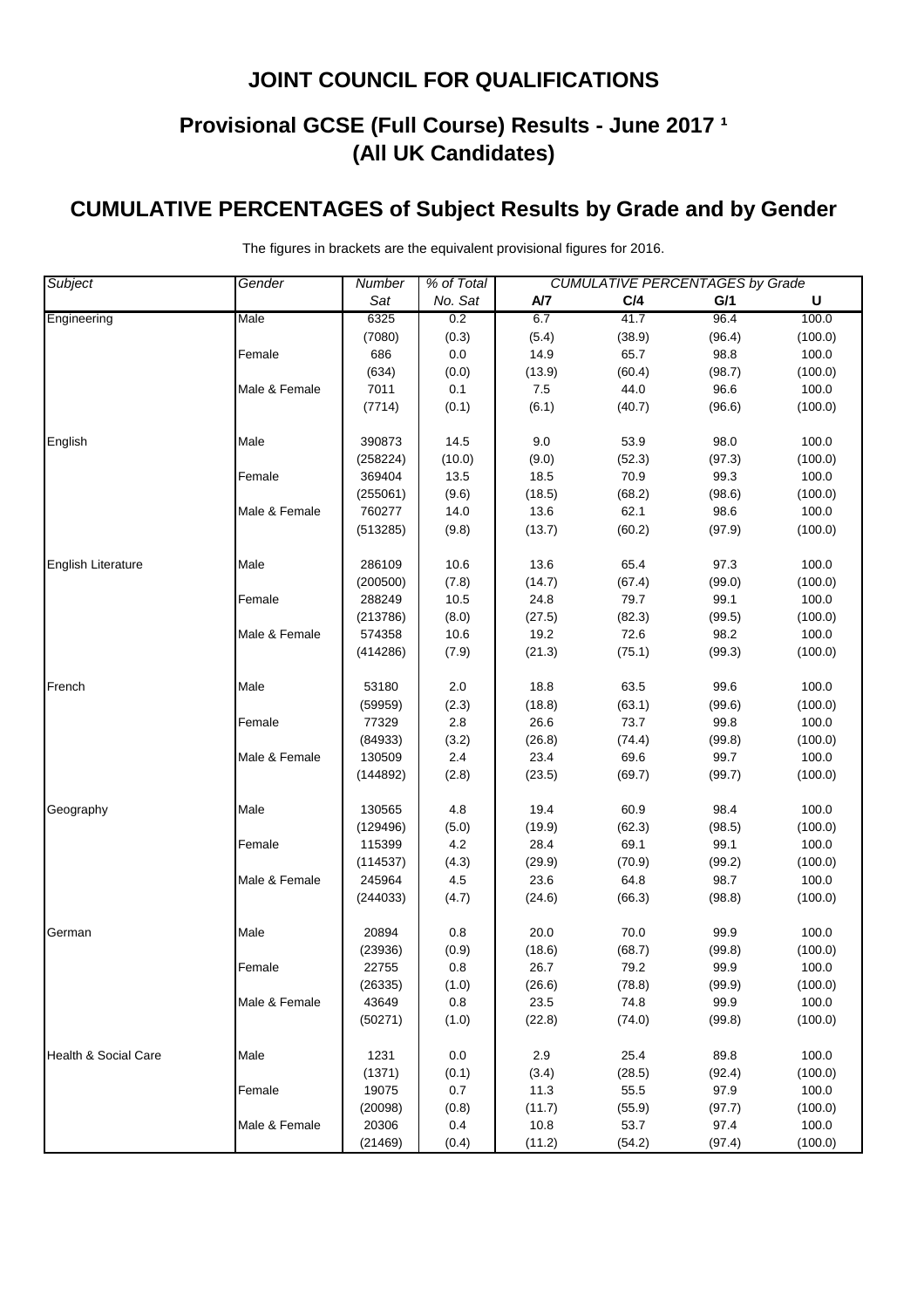# **Provisional GCSE (Full Course) Results - June 2017 <sup>1</sup> (All UK Candidates)**

# **CUMULATIVE PERCENTAGES of Subject Results by Grade and by Gender**

| <b>Subject</b>        | Gender        | Number   | % of Total | <b>CUMULATIVE PERCENTAGES by Grade</b> |        |         |             |  |
|-----------------------|---------------|----------|------------|----------------------------------------|--------|---------|-------------|--|
|                       |               | Sat      | No. Sat    | A/7                                    | C/4    | G/1     | $\mathsf U$ |  |
| History               | Male          | 121938   | 4.5        | 21.1                                   | 60.9   | 96.6    | 100.0       |  |
|                       |               | (124984) | (4.8)      | (22.0)                                 | (62.0) | (96.8)  | (100.0)     |  |
|                       | Female        | 134016   | 4.9        | 30.1                                   | 69.1   | 98.3    | 100.0       |  |
|                       |               | (135537) | (5.1)      | (30.6)                                 | (69.8) | (98.3)  | (100.0)     |  |
|                       | Male & Female | 255954   | 4.7        | 25.8                                   | 65.2   | 97.5    | 100.0       |  |
|                       |               | (260521) | (5.0)      | (26.4)                                 | (66.1) | (97.6)  | (100.0)     |  |
| <b>Home Economics</b> | Male          | 3268     | 0.1        | 5.5                                    | 43.1   | 98.2    | 100.0       |  |
|                       |               | (3763)   | (0.1)      | (5.5)                                  | (42.1) | (97.7)  | (100.0)     |  |
|                       | Female        | 23454    | 0.9        | 15.2                                   | 60.3   | 99.0    | 100.0       |  |
|                       |               | (27733)  | (1.0)      | (15.2)                                 | (60.6) | (98.8)  | (100.0)     |  |
|                       | Male & Female | 26722    | 0.5        | 14.0                                   | 58.2   | 98.9    | 100.0       |  |
|                       |               | (31496)  | (0.6)      | (14.1)                                 | (58.3) | (98.7)  | (100.0)     |  |
| Hospitality           | Male          | 1134     | 0.0        | 4.9                                    | 41.4   | 99.1    | 100.0       |  |
|                       |               | (1454)   | (0.1)      | (4.7)                                  | (43.2) | (99.0)  | (100.0)     |  |
|                       | Female        | 1684     | 0.1        | 14.9                                   | 64.9   | 99.6    | 100.0       |  |
|                       |               | (2043)   | (0.1)      | (18.2)                                 | (67.5) | (99.3)  | (100.0)     |  |
|                       | Male & Female | 2818     | 0.1        | 10.9                                   | 55.4   | 99.4    | 100.0       |  |
|                       |               | (3497)   | (0.1)      | (12.6)                                 | (57.4) | (99.2)  | (100.0)     |  |
| Humanities            | Male          | 1286     | 0.0        | 9.3                                    | 43.1   | 94.2    | 100.0       |  |
|                       |               | (2525)   | (0.1)      | (6.5)                                  | (40.0) | (92.8)  | (100.0)     |  |
|                       | Female        | 1004     | 0.0        | 16.7                                   | 59.6   | 96.7    | 100.0       |  |
|                       |               | (2216)   | (0.1)      | (12.1)                                 | (53.9) | (97.0)  | (100.0)     |  |
|                       | Male & Female | 2290     | 0.0        | 12.6                                   | 50.3   | 95.3    | 100.0       |  |
|                       |               | (4741)   | (0.1)      | (9.2)                                  | (46.5) | (94.8)  | (100.0)     |  |
| <b>ICT</b>            | Male          | 44634    | 1.7        | 16.7                                   | 64.0   | 97.3    | 100.0       |  |
|                       |               | (49993)  | (1.9)      | (17.0)                                 | (64.3) | (97.4)  | (100.0)     |  |
|                       | Female        | 28465    | 1.0        | 25.4                                   | 71.6   | 98.0    | 100.0       |  |
|                       |               | (34127)  | (1.3)      | (26.2)                                 | (73.1) | (98.3)  | (100.0)     |  |
|                       | Male & Female | 73099    | 1.3        | 20.1                                   | 66.9   | 97.6    | 100.0       |  |
|                       |               | (84120)  | (1.6)      | (20.7)                                 | (67.9) | (97.8)  | (100.0)     |  |
| Irish                 | Male          | 865      | 0.0        | 36.1                                   | 94.3   | 99.8    | 100.0       |  |
|                       |               | (842)    | (0.0)      | (38.7)                                 | (96.1) | (99.8)  | (100.0)     |  |
|                       | Female        | 1130     | 0.0        | 51.2                                   | 97.4   | 99.9    | 100.0       |  |
|                       |               | (1063)   | (0.0)      | (48.7)                                 | (96.8) | (100.0) | (100.0)     |  |
|                       | Male & Female | 1995     | 0.0        | 44.7                                   | 96.1   | 99.8    | 100.0       |  |
|                       |               | (1905)   | (0.0)      | (44.3)                                 | (96.5) | (99.9)  | (100.0)     |  |
| Leisure & Tourism     | Male          | 1788     | 0.1        | 7.3                                    | 37.9   | 91.3    | 100.0       |  |
|                       |               | (2600)   | (0.1)      | (4.0)                                  | (28.5) | (90.3)  | (100.0)     |  |
|                       | Female        | 2021     | 0.1        | 13.5                                   | 49.7   | 96.3    | 100.0       |  |
|                       |               | (2723)   | (0.1)      | (13.5)                                 | (51.9) | (96.4)  | (100.0)     |  |
|                       | Male & Female | 3809     | 0.1        | 10.6                                   | 44.2   | 93.9    | 100.0       |  |
|                       |               | (5323)   | (0.1)      | (8.9)                                  | (40.5) | (93.4)  | (100.0)     |  |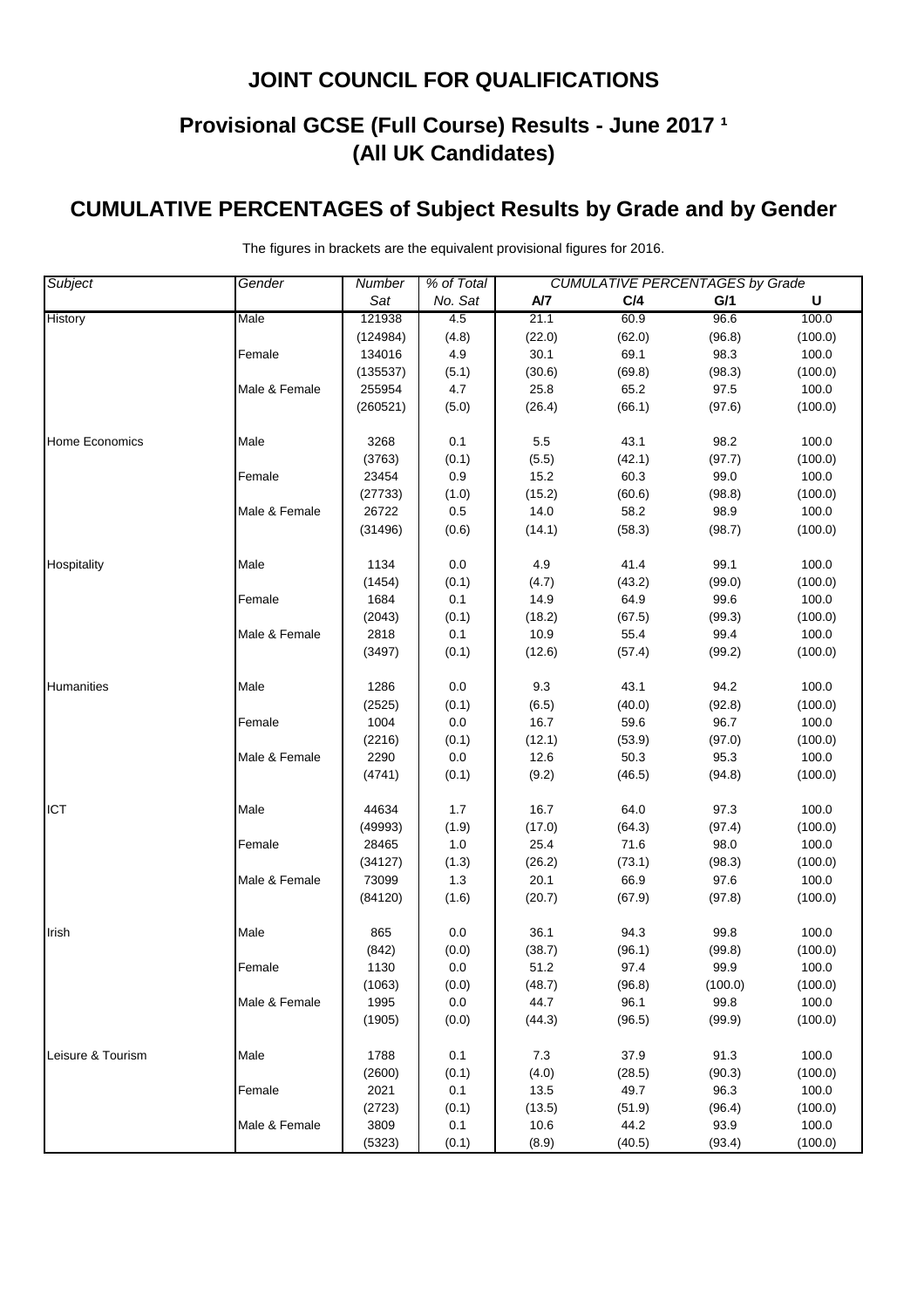# **Provisional GCSE (Full Course) Results - June 2017 <sup>1</sup> (All UK Candidates)**

# **CUMULATIVE PERCENTAGES of Subject Results by Grade and by Gender**

| No. Sat<br>Sat<br>A/7<br>C/4<br>G/1<br>U<br>63.6<br>98.6<br>100.0<br>Male<br>217<br>0.0<br>11.1<br>(8.7)<br>(45.1)<br>(99.5)<br>(100.0)<br>(206)<br>(0.0)<br>0.0<br>20.3<br>62.5<br>96.9<br>100.0<br>Female<br>64<br>(71)<br>(0.0)<br>(22.5)<br>(69.0)<br>(98.6)<br>(100.0)<br>$0.0\,$<br>13.2<br>63.3<br>98.2<br>Male & Female<br>281<br>100.0<br>(0.0)<br>(12.3)<br>(51.3)<br>(277)<br>(99.3)<br>(100.0)<br>100.0<br>Male<br>379724<br>14.1<br>16.3<br>59.9<br>96.7<br>(14.4)<br>(16.3)<br>(61.3)<br>(96.2)<br>(370914)<br>(100.0)<br>390310<br>14.2<br>14.8<br>58.9<br>97.3<br>100.0<br>Female<br>(386382)<br>(14.5)<br>(15.6)<br>(60.8)<br>(96.9)<br>(100.0)<br>770034<br>14.1<br>15.5<br>59.4<br>97.0<br>100.0<br>Male & Female<br>(757296)<br>(14.5)<br>(15.9)<br>(61.0)<br>(96.5)<br>(100.0)<br>Male<br>16150<br>0.6<br>10.6<br>46.9<br>90.8<br>100.0<br>(0)<br>(0.0)<br>(0.0)<br>(0.0)<br>(0.0)<br>(0.0)<br>0.6<br>9.6<br>45.5<br>100.0<br>Female<br>16110<br>91.4<br>(0)<br>(0.0)<br>(0.0)<br>(0.0)<br>(0.0)<br>(0.0)<br>0.6<br>46.2<br>32260<br>10.1<br>91.1<br>100.0<br>Male & Female<br>(0.0)<br>(0)<br>(0.0)<br>(0.0)<br>(0.0)<br>(0.0)<br>54.3<br>99.0<br>100.0<br>Mathematics (Additional)<br>Male<br>1847<br>0.1<br>93.7<br>(0.1)<br>(55.5)<br>(98.0)<br>(1902)<br>(92.5)<br>(100.0)<br>0.1<br>60.1<br>96.0<br>99.3<br>100.0<br>Female<br>1608<br>(58.1)<br>(0.1)<br>(95.5)<br>(99.2)<br>(100.0)<br>(1567)<br>3455<br>0.1<br>57.0<br>94.7<br>99.1<br>100.0<br>Male & Female<br>(3469)<br>(0.1)<br>(56.6)<br>(100.0)<br>(93.9)<br>(98.6)<br>0.9<br>9.2<br>55.4<br>100.0<br>Media / Film / TV Studies (2)<br>Male<br>25326<br>97.9<br>(1.1)<br>(9.2)<br>(56.8)<br>(98.2)<br>(100.0)<br>(28822)<br>0.8<br>23.2<br>76.1<br>99.2<br>100.0<br>Female<br>23239<br>(26406)<br>(1.0)<br>(24.1)<br>(76.9)<br>(99.3)<br>(100.0)<br>48565<br>0.9<br>65.3<br>100.0<br>Male & Female<br>15.9<br>98.5<br>(1.1)<br>(100.0)<br>(55228)<br>(16.3)<br>(66.4)<br>(98.7)<br>98.6<br>18953<br>0.7<br>28.9<br>71.7<br>100.0<br>Music<br>Male<br>(0.8)<br>(28.4)<br>(71.7)<br>(98.9)<br>(100.0)<br>(20542)<br>0.9<br>33.5<br>78.2<br>99.4<br>23554<br>100.0<br>Female<br>(1.0)<br>(32.7)<br>(78.3)<br>(99.4)<br>(100.0)<br>(25448)<br>31.5<br>42507<br>0.8<br>75.3<br>99.1<br>100.0<br>Male & Female<br>(45990)<br>(0.9)<br>(30.8)<br>(75.3)<br>(99.2)<br>(100.0)<br>Performing / Expressive Arts<br>99.1<br>100.0<br>2452<br>0.1<br>14.7<br>57.7<br>Male<br>(0.1)<br>(12.6)<br>(56.4)<br>(98.9)<br>(100.0)<br>(3043)<br>24.4<br>13189<br>0.5<br>72.3<br>99.5<br>100.0<br>Female<br>(0.6)<br>(23.2)<br>(70.6)<br>(99.2)<br>(100.0)<br>(15633)<br>22.9<br>Male & Female<br>15641<br>0.3<br>70.0<br>99.4<br>100.0<br>(100.0)<br>(18676)<br>(0.4)<br>(21.5)<br>(68.3)<br>(99.2) | Subject                   | Gender | % of Total<br><b>CUMULATIVE PERCENTAGES by Grade</b><br><b>Number</b> |  |  |  |  |  |  |
|----------------------------------------------------------------------------------------------------------------------------------------------------------------------------------------------------------------------------------------------------------------------------------------------------------------------------------------------------------------------------------------------------------------------------------------------------------------------------------------------------------------------------------------------------------------------------------------------------------------------------------------------------------------------------------------------------------------------------------------------------------------------------------------------------------------------------------------------------------------------------------------------------------------------------------------------------------------------------------------------------------------------------------------------------------------------------------------------------------------------------------------------------------------------------------------------------------------------------------------------------------------------------------------------------------------------------------------------------------------------------------------------------------------------------------------------------------------------------------------------------------------------------------------------------------------------------------------------------------------------------------------------------------------------------------------------------------------------------------------------------------------------------------------------------------------------------------------------------------------------------------------------------------------------------------------------------------------------------------------------------------------------------------------------------------------------------------------------------------------------------------------------------------------------------------------------------------------------------------------------------------------------------------------------------------------------------------------------------------------------------------------------------------------------------------------------------------------------------------------------------------------------------------------------------------------------------------------------------------------------------------------------------------------------------------------------------------------------------------------------------------------------|---------------------------|--------|-----------------------------------------------------------------------|--|--|--|--|--|--|
|                                                                                                                                                                                                                                                                                                                                                                                                                                                                                                                                                                                                                                                                                                                                                                                                                                                                                                                                                                                                                                                                                                                                                                                                                                                                                                                                                                                                                                                                                                                                                                                                                                                                                                                                                                                                                                                                                                                                                                                                                                                                                                                                                                                                                                                                                                                                                                                                                                                                                                                                                                                                                                                                                                                                                                      |                           |        |                                                                       |  |  |  |  |  |  |
|                                                                                                                                                                                                                                                                                                                                                                                                                                                                                                                                                                                                                                                                                                                                                                                                                                                                                                                                                                                                                                                                                                                                                                                                                                                                                                                                                                                                                                                                                                                                                                                                                                                                                                                                                                                                                                                                                                                                                                                                                                                                                                                                                                                                                                                                                                                                                                                                                                                                                                                                                                                                                                                                                                                                                                      | Manufacturing             |        |                                                                       |  |  |  |  |  |  |
|                                                                                                                                                                                                                                                                                                                                                                                                                                                                                                                                                                                                                                                                                                                                                                                                                                                                                                                                                                                                                                                                                                                                                                                                                                                                                                                                                                                                                                                                                                                                                                                                                                                                                                                                                                                                                                                                                                                                                                                                                                                                                                                                                                                                                                                                                                                                                                                                                                                                                                                                                                                                                                                                                                                                                                      |                           |        |                                                                       |  |  |  |  |  |  |
|                                                                                                                                                                                                                                                                                                                                                                                                                                                                                                                                                                                                                                                                                                                                                                                                                                                                                                                                                                                                                                                                                                                                                                                                                                                                                                                                                                                                                                                                                                                                                                                                                                                                                                                                                                                                                                                                                                                                                                                                                                                                                                                                                                                                                                                                                                                                                                                                                                                                                                                                                                                                                                                                                                                                                                      |                           |        |                                                                       |  |  |  |  |  |  |
|                                                                                                                                                                                                                                                                                                                                                                                                                                                                                                                                                                                                                                                                                                                                                                                                                                                                                                                                                                                                                                                                                                                                                                                                                                                                                                                                                                                                                                                                                                                                                                                                                                                                                                                                                                                                                                                                                                                                                                                                                                                                                                                                                                                                                                                                                                                                                                                                                                                                                                                                                                                                                                                                                                                                                                      |                           |        |                                                                       |  |  |  |  |  |  |
|                                                                                                                                                                                                                                                                                                                                                                                                                                                                                                                                                                                                                                                                                                                                                                                                                                                                                                                                                                                                                                                                                                                                                                                                                                                                                                                                                                                                                                                                                                                                                                                                                                                                                                                                                                                                                                                                                                                                                                                                                                                                                                                                                                                                                                                                                                                                                                                                                                                                                                                                                                                                                                                                                                                                                                      |                           |        |                                                                       |  |  |  |  |  |  |
|                                                                                                                                                                                                                                                                                                                                                                                                                                                                                                                                                                                                                                                                                                                                                                                                                                                                                                                                                                                                                                                                                                                                                                                                                                                                                                                                                                                                                                                                                                                                                                                                                                                                                                                                                                                                                                                                                                                                                                                                                                                                                                                                                                                                                                                                                                                                                                                                                                                                                                                                                                                                                                                                                                                                                                      |                           |        |                                                                       |  |  |  |  |  |  |
|                                                                                                                                                                                                                                                                                                                                                                                                                                                                                                                                                                                                                                                                                                                                                                                                                                                                                                                                                                                                                                                                                                                                                                                                                                                                                                                                                                                                                                                                                                                                                                                                                                                                                                                                                                                                                                                                                                                                                                                                                                                                                                                                                                                                                                                                                                                                                                                                                                                                                                                                                                                                                                                                                                                                                                      | <b>Mathematics</b>        |        |                                                                       |  |  |  |  |  |  |
|                                                                                                                                                                                                                                                                                                                                                                                                                                                                                                                                                                                                                                                                                                                                                                                                                                                                                                                                                                                                                                                                                                                                                                                                                                                                                                                                                                                                                                                                                                                                                                                                                                                                                                                                                                                                                                                                                                                                                                                                                                                                                                                                                                                                                                                                                                                                                                                                                                                                                                                                                                                                                                                                                                                                                                      |                           |        |                                                                       |  |  |  |  |  |  |
|                                                                                                                                                                                                                                                                                                                                                                                                                                                                                                                                                                                                                                                                                                                                                                                                                                                                                                                                                                                                                                                                                                                                                                                                                                                                                                                                                                                                                                                                                                                                                                                                                                                                                                                                                                                                                                                                                                                                                                                                                                                                                                                                                                                                                                                                                                                                                                                                                                                                                                                                                                                                                                                                                                                                                                      |                           |        |                                                                       |  |  |  |  |  |  |
|                                                                                                                                                                                                                                                                                                                                                                                                                                                                                                                                                                                                                                                                                                                                                                                                                                                                                                                                                                                                                                                                                                                                                                                                                                                                                                                                                                                                                                                                                                                                                                                                                                                                                                                                                                                                                                                                                                                                                                                                                                                                                                                                                                                                                                                                                                                                                                                                                                                                                                                                                                                                                                                                                                                                                                      |                           |        |                                                                       |  |  |  |  |  |  |
|                                                                                                                                                                                                                                                                                                                                                                                                                                                                                                                                                                                                                                                                                                                                                                                                                                                                                                                                                                                                                                                                                                                                                                                                                                                                                                                                                                                                                                                                                                                                                                                                                                                                                                                                                                                                                                                                                                                                                                                                                                                                                                                                                                                                                                                                                                                                                                                                                                                                                                                                                                                                                                                                                                                                                                      |                           |        |                                                                       |  |  |  |  |  |  |
|                                                                                                                                                                                                                                                                                                                                                                                                                                                                                                                                                                                                                                                                                                                                                                                                                                                                                                                                                                                                                                                                                                                                                                                                                                                                                                                                                                                                                                                                                                                                                                                                                                                                                                                                                                                                                                                                                                                                                                                                                                                                                                                                                                                                                                                                                                                                                                                                                                                                                                                                                                                                                                                                                                                                                                      |                           |        |                                                                       |  |  |  |  |  |  |
|                                                                                                                                                                                                                                                                                                                                                                                                                                                                                                                                                                                                                                                                                                                                                                                                                                                                                                                                                                                                                                                                                                                                                                                                                                                                                                                                                                                                                                                                                                                                                                                                                                                                                                                                                                                                                                                                                                                                                                                                                                                                                                                                                                                                                                                                                                                                                                                                                                                                                                                                                                                                                                                                                                                                                                      | Mathematics: Numeracy (3) |        |                                                                       |  |  |  |  |  |  |
|                                                                                                                                                                                                                                                                                                                                                                                                                                                                                                                                                                                                                                                                                                                                                                                                                                                                                                                                                                                                                                                                                                                                                                                                                                                                                                                                                                                                                                                                                                                                                                                                                                                                                                                                                                                                                                                                                                                                                                                                                                                                                                                                                                                                                                                                                                                                                                                                                                                                                                                                                                                                                                                                                                                                                                      |                           |        |                                                                       |  |  |  |  |  |  |
|                                                                                                                                                                                                                                                                                                                                                                                                                                                                                                                                                                                                                                                                                                                                                                                                                                                                                                                                                                                                                                                                                                                                                                                                                                                                                                                                                                                                                                                                                                                                                                                                                                                                                                                                                                                                                                                                                                                                                                                                                                                                                                                                                                                                                                                                                                                                                                                                                                                                                                                                                                                                                                                                                                                                                                      |                           |        |                                                                       |  |  |  |  |  |  |
|                                                                                                                                                                                                                                                                                                                                                                                                                                                                                                                                                                                                                                                                                                                                                                                                                                                                                                                                                                                                                                                                                                                                                                                                                                                                                                                                                                                                                                                                                                                                                                                                                                                                                                                                                                                                                                                                                                                                                                                                                                                                                                                                                                                                                                                                                                                                                                                                                                                                                                                                                                                                                                                                                                                                                                      |                           |        |                                                                       |  |  |  |  |  |  |
|                                                                                                                                                                                                                                                                                                                                                                                                                                                                                                                                                                                                                                                                                                                                                                                                                                                                                                                                                                                                                                                                                                                                                                                                                                                                                                                                                                                                                                                                                                                                                                                                                                                                                                                                                                                                                                                                                                                                                                                                                                                                                                                                                                                                                                                                                                                                                                                                                                                                                                                                                                                                                                                                                                                                                                      |                           |        |                                                                       |  |  |  |  |  |  |
|                                                                                                                                                                                                                                                                                                                                                                                                                                                                                                                                                                                                                                                                                                                                                                                                                                                                                                                                                                                                                                                                                                                                                                                                                                                                                                                                                                                                                                                                                                                                                                                                                                                                                                                                                                                                                                                                                                                                                                                                                                                                                                                                                                                                                                                                                                                                                                                                                                                                                                                                                                                                                                                                                                                                                                      |                           |        |                                                                       |  |  |  |  |  |  |
|                                                                                                                                                                                                                                                                                                                                                                                                                                                                                                                                                                                                                                                                                                                                                                                                                                                                                                                                                                                                                                                                                                                                                                                                                                                                                                                                                                                                                                                                                                                                                                                                                                                                                                                                                                                                                                                                                                                                                                                                                                                                                                                                                                                                                                                                                                                                                                                                                                                                                                                                                                                                                                                                                                                                                                      |                           |        |                                                                       |  |  |  |  |  |  |
|                                                                                                                                                                                                                                                                                                                                                                                                                                                                                                                                                                                                                                                                                                                                                                                                                                                                                                                                                                                                                                                                                                                                                                                                                                                                                                                                                                                                                                                                                                                                                                                                                                                                                                                                                                                                                                                                                                                                                                                                                                                                                                                                                                                                                                                                                                                                                                                                                                                                                                                                                                                                                                                                                                                                                                      |                           |        |                                                                       |  |  |  |  |  |  |
|                                                                                                                                                                                                                                                                                                                                                                                                                                                                                                                                                                                                                                                                                                                                                                                                                                                                                                                                                                                                                                                                                                                                                                                                                                                                                                                                                                                                                                                                                                                                                                                                                                                                                                                                                                                                                                                                                                                                                                                                                                                                                                                                                                                                                                                                                                                                                                                                                                                                                                                                                                                                                                                                                                                                                                      |                           |        |                                                                       |  |  |  |  |  |  |
|                                                                                                                                                                                                                                                                                                                                                                                                                                                                                                                                                                                                                                                                                                                                                                                                                                                                                                                                                                                                                                                                                                                                                                                                                                                                                                                                                                                                                                                                                                                                                                                                                                                                                                                                                                                                                                                                                                                                                                                                                                                                                                                                                                                                                                                                                                                                                                                                                                                                                                                                                                                                                                                                                                                                                                      |                           |        |                                                                       |  |  |  |  |  |  |
|                                                                                                                                                                                                                                                                                                                                                                                                                                                                                                                                                                                                                                                                                                                                                                                                                                                                                                                                                                                                                                                                                                                                                                                                                                                                                                                                                                                                                                                                                                                                                                                                                                                                                                                                                                                                                                                                                                                                                                                                                                                                                                                                                                                                                                                                                                                                                                                                                                                                                                                                                                                                                                                                                                                                                                      |                           |        |                                                                       |  |  |  |  |  |  |
|                                                                                                                                                                                                                                                                                                                                                                                                                                                                                                                                                                                                                                                                                                                                                                                                                                                                                                                                                                                                                                                                                                                                                                                                                                                                                                                                                                                                                                                                                                                                                                                                                                                                                                                                                                                                                                                                                                                                                                                                                                                                                                                                                                                                                                                                                                                                                                                                                                                                                                                                                                                                                                                                                                                                                                      |                           |        |                                                                       |  |  |  |  |  |  |
|                                                                                                                                                                                                                                                                                                                                                                                                                                                                                                                                                                                                                                                                                                                                                                                                                                                                                                                                                                                                                                                                                                                                                                                                                                                                                                                                                                                                                                                                                                                                                                                                                                                                                                                                                                                                                                                                                                                                                                                                                                                                                                                                                                                                                                                                                                                                                                                                                                                                                                                                                                                                                                                                                                                                                                      |                           |        |                                                                       |  |  |  |  |  |  |
|                                                                                                                                                                                                                                                                                                                                                                                                                                                                                                                                                                                                                                                                                                                                                                                                                                                                                                                                                                                                                                                                                                                                                                                                                                                                                                                                                                                                                                                                                                                                                                                                                                                                                                                                                                                                                                                                                                                                                                                                                                                                                                                                                                                                                                                                                                                                                                                                                                                                                                                                                                                                                                                                                                                                                                      |                           |        |                                                                       |  |  |  |  |  |  |
|                                                                                                                                                                                                                                                                                                                                                                                                                                                                                                                                                                                                                                                                                                                                                                                                                                                                                                                                                                                                                                                                                                                                                                                                                                                                                                                                                                                                                                                                                                                                                                                                                                                                                                                                                                                                                                                                                                                                                                                                                                                                                                                                                                                                                                                                                                                                                                                                                                                                                                                                                                                                                                                                                                                                                                      |                           |        |                                                                       |  |  |  |  |  |  |
|                                                                                                                                                                                                                                                                                                                                                                                                                                                                                                                                                                                                                                                                                                                                                                                                                                                                                                                                                                                                                                                                                                                                                                                                                                                                                                                                                                                                                                                                                                                                                                                                                                                                                                                                                                                                                                                                                                                                                                                                                                                                                                                                                                                                                                                                                                                                                                                                                                                                                                                                                                                                                                                                                                                                                                      |                           |        |                                                                       |  |  |  |  |  |  |
|                                                                                                                                                                                                                                                                                                                                                                                                                                                                                                                                                                                                                                                                                                                                                                                                                                                                                                                                                                                                                                                                                                                                                                                                                                                                                                                                                                                                                                                                                                                                                                                                                                                                                                                                                                                                                                                                                                                                                                                                                                                                                                                                                                                                                                                                                                                                                                                                                                                                                                                                                                                                                                                                                                                                                                      |                           |        |                                                                       |  |  |  |  |  |  |
|                                                                                                                                                                                                                                                                                                                                                                                                                                                                                                                                                                                                                                                                                                                                                                                                                                                                                                                                                                                                                                                                                                                                                                                                                                                                                                                                                                                                                                                                                                                                                                                                                                                                                                                                                                                                                                                                                                                                                                                                                                                                                                                                                                                                                                                                                                                                                                                                                                                                                                                                                                                                                                                                                                                                                                      |                           |        |                                                                       |  |  |  |  |  |  |
|                                                                                                                                                                                                                                                                                                                                                                                                                                                                                                                                                                                                                                                                                                                                                                                                                                                                                                                                                                                                                                                                                                                                                                                                                                                                                                                                                                                                                                                                                                                                                                                                                                                                                                                                                                                                                                                                                                                                                                                                                                                                                                                                                                                                                                                                                                                                                                                                                                                                                                                                                                                                                                                                                                                                                                      |                           |        |                                                                       |  |  |  |  |  |  |
|                                                                                                                                                                                                                                                                                                                                                                                                                                                                                                                                                                                                                                                                                                                                                                                                                                                                                                                                                                                                                                                                                                                                                                                                                                                                                                                                                                                                                                                                                                                                                                                                                                                                                                                                                                                                                                                                                                                                                                                                                                                                                                                                                                                                                                                                                                                                                                                                                                                                                                                                                                                                                                                                                                                                                                      |                           |        |                                                                       |  |  |  |  |  |  |
|                                                                                                                                                                                                                                                                                                                                                                                                                                                                                                                                                                                                                                                                                                                                                                                                                                                                                                                                                                                                                                                                                                                                                                                                                                                                                                                                                                                                                                                                                                                                                                                                                                                                                                                                                                                                                                                                                                                                                                                                                                                                                                                                                                                                                                                                                                                                                                                                                                                                                                                                                                                                                                                                                                                                                                      |                           |        |                                                                       |  |  |  |  |  |  |
|                                                                                                                                                                                                                                                                                                                                                                                                                                                                                                                                                                                                                                                                                                                                                                                                                                                                                                                                                                                                                                                                                                                                                                                                                                                                                                                                                                                                                                                                                                                                                                                                                                                                                                                                                                                                                                                                                                                                                                                                                                                                                                                                                                                                                                                                                                                                                                                                                                                                                                                                                                                                                                                                                                                                                                      |                           |        |                                                                       |  |  |  |  |  |  |
|                                                                                                                                                                                                                                                                                                                                                                                                                                                                                                                                                                                                                                                                                                                                                                                                                                                                                                                                                                                                                                                                                                                                                                                                                                                                                                                                                                                                                                                                                                                                                                                                                                                                                                                                                                                                                                                                                                                                                                                                                                                                                                                                                                                                                                                                                                                                                                                                                                                                                                                                                                                                                                                                                                                                                                      |                           |        |                                                                       |  |  |  |  |  |  |
|                                                                                                                                                                                                                                                                                                                                                                                                                                                                                                                                                                                                                                                                                                                                                                                                                                                                                                                                                                                                                                                                                                                                                                                                                                                                                                                                                                                                                                                                                                                                                                                                                                                                                                                                                                                                                                                                                                                                                                                                                                                                                                                                                                                                                                                                                                                                                                                                                                                                                                                                                                                                                                                                                                                                                                      |                           |        |                                                                       |  |  |  |  |  |  |
|                                                                                                                                                                                                                                                                                                                                                                                                                                                                                                                                                                                                                                                                                                                                                                                                                                                                                                                                                                                                                                                                                                                                                                                                                                                                                                                                                                                                                                                                                                                                                                                                                                                                                                                                                                                                                                                                                                                                                                                                                                                                                                                                                                                                                                                                                                                                                                                                                                                                                                                                                                                                                                                                                                                                                                      |                           |        |                                                                       |  |  |  |  |  |  |
|                                                                                                                                                                                                                                                                                                                                                                                                                                                                                                                                                                                                                                                                                                                                                                                                                                                                                                                                                                                                                                                                                                                                                                                                                                                                                                                                                                                                                                                                                                                                                                                                                                                                                                                                                                                                                                                                                                                                                                                                                                                                                                                                                                                                                                                                                                                                                                                                                                                                                                                                                                                                                                                                                                                                                                      |                           |        |                                                                       |  |  |  |  |  |  |
|                                                                                                                                                                                                                                                                                                                                                                                                                                                                                                                                                                                                                                                                                                                                                                                                                                                                                                                                                                                                                                                                                                                                                                                                                                                                                                                                                                                                                                                                                                                                                                                                                                                                                                                                                                                                                                                                                                                                                                                                                                                                                                                                                                                                                                                                                                                                                                                                                                                                                                                                                                                                                                                                                                                                                                      |                           |        |                                                                       |  |  |  |  |  |  |
|                                                                                                                                                                                                                                                                                                                                                                                                                                                                                                                                                                                                                                                                                                                                                                                                                                                                                                                                                                                                                                                                                                                                                                                                                                                                                                                                                                                                                                                                                                                                                                                                                                                                                                                                                                                                                                                                                                                                                                                                                                                                                                                                                                                                                                                                                                                                                                                                                                                                                                                                                                                                                                                                                                                                                                      |                           |        |                                                                       |  |  |  |  |  |  |
|                                                                                                                                                                                                                                                                                                                                                                                                                                                                                                                                                                                                                                                                                                                                                                                                                                                                                                                                                                                                                                                                                                                                                                                                                                                                                                                                                                                                                                                                                                                                                                                                                                                                                                                                                                                                                                                                                                                                                                                                                                                                                                                                                                                                                                                                                                                                                                                                                                                                                                                                                                                                                                                                                                                                                                      |                           |        |                                                                       |  |  |  |  |  |  |
|                                                                                                                                                                                                                                                                                                                                                                                                                                                                                                                                                                                                                                                                                                                                                                                                                                                                                                                                                                                                                                                                                                                                                                                                                                                                                                                                                                                                                                                                                                                                                                                                                                                                                                                                                                                                                                                                                                                                                                                                                                                                                                                                                                                                                                                                                                                                                                                                                                                                                                                                                                                                                                                                                                                                                                      |                           |        |                                                                       |  |  |  |  |  |  |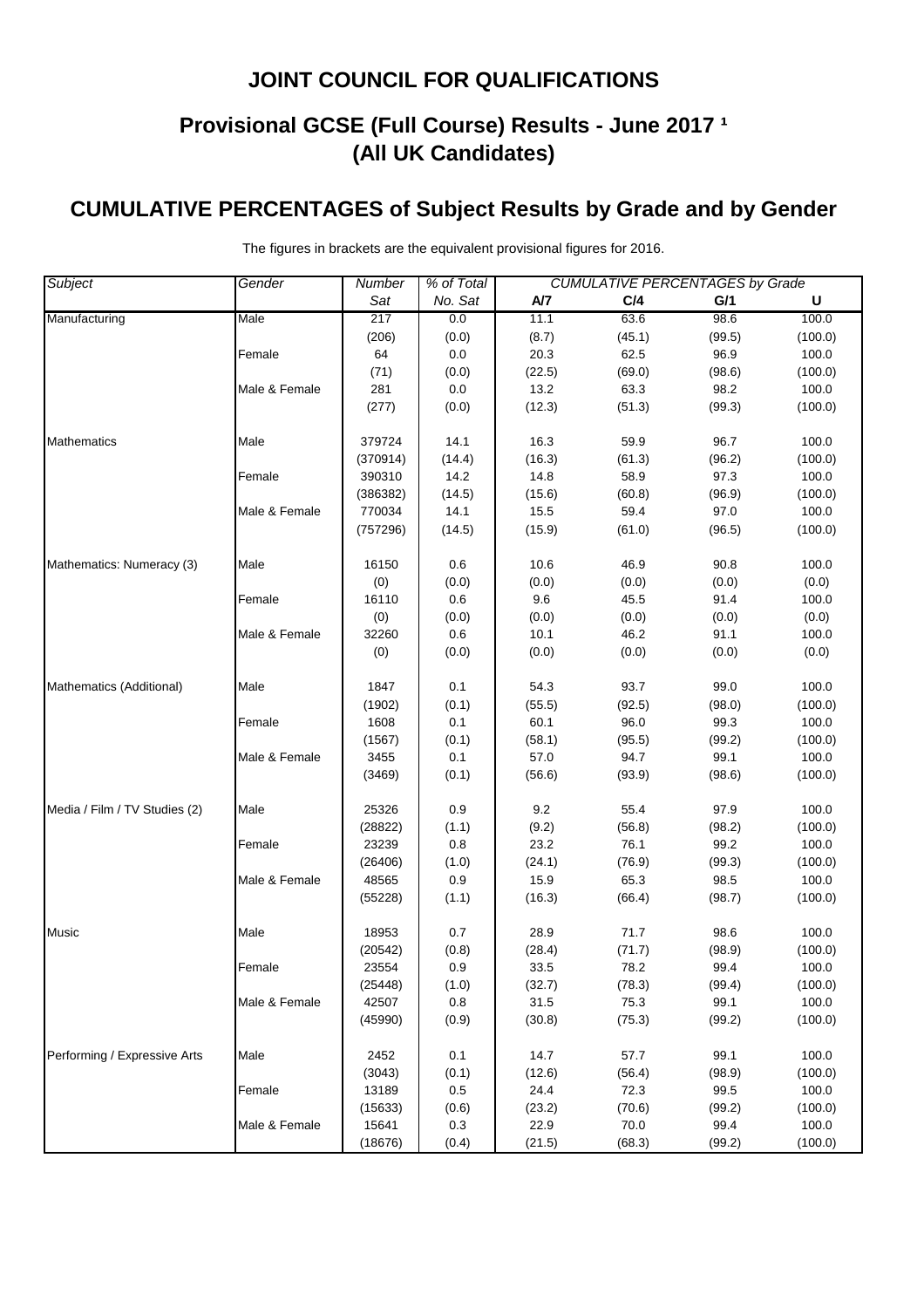# **Provisional GCSE (Full Course) Results - June 2017 <sup>1</sup> (All UK Candidates)**

# **CUMULATIVE PERCENTAGES of Subject Results by Grade and by Gender**

| <b>Subject</b>              | Gender        | <b>CUMULATIVE PERCENTAGES by Grade</b><br><b>Number</b><br>% of Total |         |        |        |        |         |  |
|-----------------------------|---------------|-----------------------------------------------------------------------|---------|--------|--------|--------|---------|--|
|                             |               | Sat                                                                   | No. Sat | A/7    | C/4    | G/1    | U       |  |
| <b>Physical Education</b>   | Male          | 78567                                                                 | 2.9     | 14.9   | 66.3   | 99.7   | 100.0   |  |
|                             |               | (82014)                                                               | (3.2)   | (15.0) | (66.4) | (99.7) | (100.0) |  |
|                             | Female        | 42046                                                                 | 1.5     | 25.6   | 73.0   | 99.7   | 100.0   |  |
|                             |               | (43106)                                                               | (1.6)   | (24.2) | (72.2) | (99.7) | (100.0) |  |
|                             | Male & Female | 120613                                                                | 2.2     | 18.6   | 68.6   | 99.7   | 100.0   |  |
|                             |               | (125120)                                                              | (2.4)   | (18.2) | (68.4) | (99.7) | (100.0) |  |
| Physics                     | Male          | 71003                                                                 | 2.6     | 42.0   | 90.5   | 99.9   | 100.0   |  |
|                             |               | (71006)                                                               | (2.8)   | (41.7) | (90.8) | (99.9) | (100.0) |  |
|                             | Female        | 70974                                                                 | 2.6     | 41.7   | 91.1   | 99.9   | 100.0   |  |
|                             |               | (68799)                                                               | (2.6)   | (41.9) | (91.0) | (99.9) | (100.0) |  |
|                             | Male & Female | 141977                                                                | 2.6     | 41.9   | 90.8   | 99.9   | 100.0   |  |
|                             |               | (139805)                                                              | (2.7)   | (41.8) | (90.9) | (99.9) | (100.0) |  |
| Prep. For Life and Work     | Male          | 3104                                                                  | 0.1     | 12.3   | 69.6   | 97.9   | 100.0   |  |
|                             |               | (3422)                                                                | (0.1)   | (12.4) | (71.5) | (98.4) | (100.0) |  |
|                             | Female        | 2948                                                                  | 0.1     | 29.3   | 86.1   | 99.5   | 100.0   |  |
|                             |               | (3133)                                                                | (0.1)   | (29.3) | (85.4) | (99.8) | (100.0) |  |
|                             | Male & Female | 6052                                                                  | 0.1     | 20.6   | 77.6   | 98.7   | 100.0   |  |
|                             |               | (6555)                                                                | (0.1)   | (20.5) | (78.2) | (99.0) | (100.0) |  |
| <b>Religious Studies</b>    | Male          | 129492                                                                | 4.8     | 21.3   | 64.0   | 97.3   | 100.0   |  |
|                             |               | (136706)                                                              | (5.3)   | (21.4) | (63.9) | (97.0) | (100.0) |  |
|                             | Female        | 152701                                                                | 5.6     | 36.6   | 77.6   | 98.9   | 100.0   |  |
|                             |               | (159304)                                                              | (6.0)   | (36.5) | (78.1) | (98.9) | (100.0) |  |
|                             | Male & Female | 282193                                                                | 5.2     | 29.6   | 71.3   | 98.2   | 100.0   |  |
|                             |               | (296010)                                                              | (5.6)   | (29.5) | (71.6) | (98.0) | (100.0) |  |
| Science                     | Male          | 150332                                                                | 5.6     | 3.5    | 45.0   | 98.5   | 100.0   |  |
|                             |               | (205589)                                                              | (8.0)   | (5.1)  | (49.8) | (98.6) | (100.0) |  |
|                             | Female        | 145557                                                                | 5.3     | 5.5    | 51.2   | 99.0   | 100.0   |  |
|                             |               | (202980)                                                              | (7.6)   | (7.6)  | (56.0) | (99.0) | (100.0) |  |
|                             | Male & Female | 295889                                                                | $5.4\,$ | 4.5    | 48.0   | 98.7   | 100.0   |  |
|                             |               | (408569)                                                              | (7.8)   | (6.3)  | (52.9) | (98.8) | (100.0) |  |
| Social Science subjects (2) | Male          | 12115                                                                 | 0.4     | 10.8   | 52.1   | 96.8   | 100.0   |  |
|                             |               | (13441)                                                               | (0.5)   | (11.0) | (51.7) | (96.5) | (100.0) |  |
|                             | Female        | 27976                                                                 | $1.0$   | 20.6   | 66.1   | 98.7   | 100.0   |  |
|                             |               | (30339)                                                               | (1.1)   | (20.2) | (64.9) | (98.7) | (100.0) |  |
|                             | Male & Female | 40091                                                                 | 0.7     | 17.6   | 61.9   | 98.2   | 100.0   |  |
|                             |               | (43780)                                                               | (0.8)   | (17.4) | (60.9) | (98.0) | (100.0) |  |
| Spanish                     | Male          | 38979                                                                 | 1.4     | 22.7   | 65.5   | 99.3   | 100.0   |  |
|                             |               | (40014)                                                               | (1.6)   | (22.1) | (65.0) | (99.3) | (100.0) |  |
|                             | Female        | 52061                                                                 | 1.9     | 31.4   | 74.7   | 99.6   | 100.0   |  |
|                             |               | (52667)                                                               | (2.0)   | (31.5) | (75.4) | (99.6) | (100.0) |  |
|                             | Male & Female | 91040                                                                 | 1.7     | 27.7   | 70.8   | 99.5   | 100.0   |  |
|                             |               | (92681)                                                               | (1.8)   | (27.5) | (70.9) | (99.5) | (100.0) |  |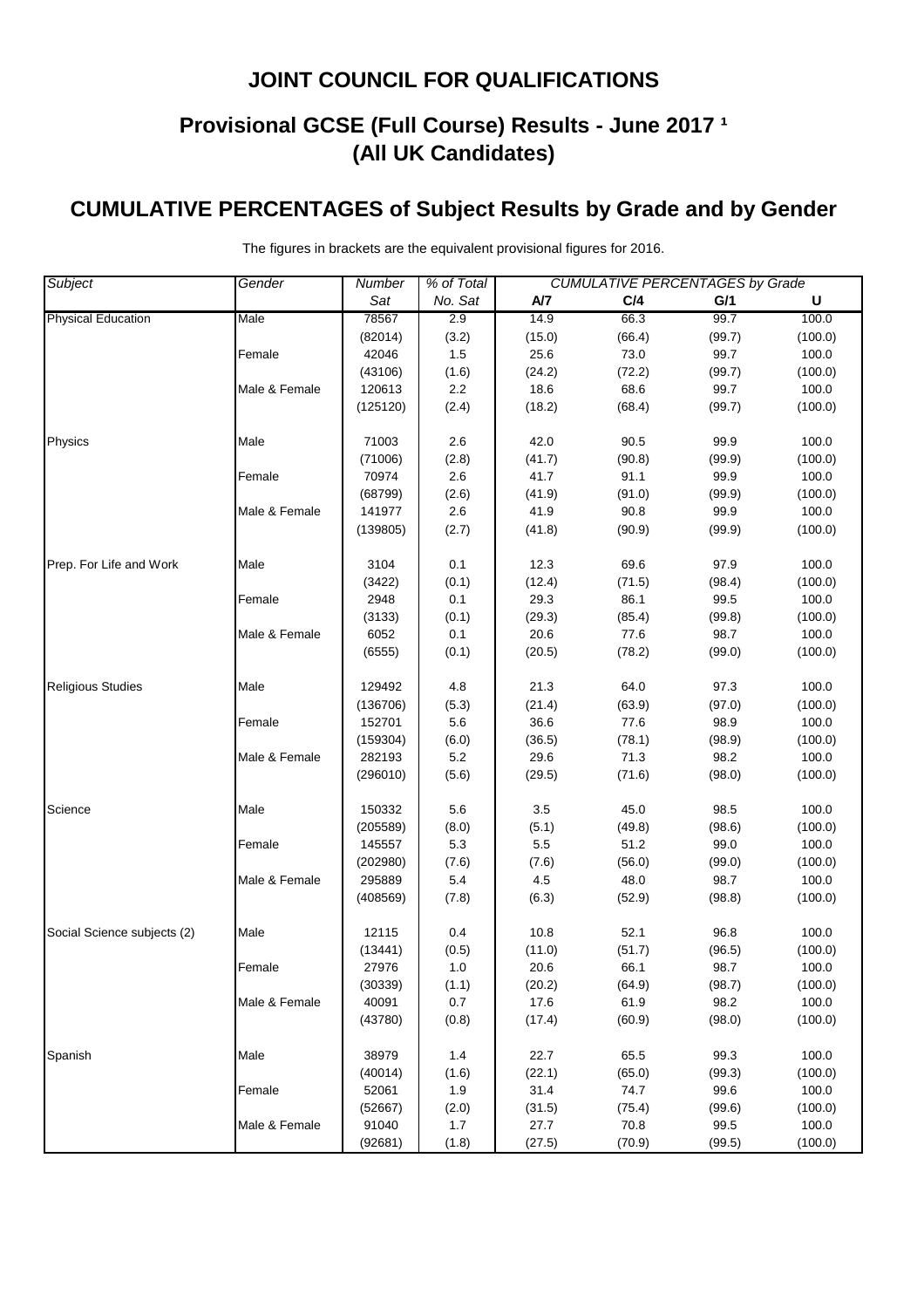# **Provisional GCSE (Full Course) Results - June 2017 <sup>1</sup> (All UK Candidates)**

# **CUMULATIVE PERCENTAGES of Subject Results by Grade and by Gender**

| <b>Subject</b>             | Gender        | % of Total<br><b>CUMULATIVE PERCENTAGES by Grade</b><br>Number |         |        |        |        |         |
|----------------------------|---------------|----------------------------------------------------------------|---------|--------|--------|--------|---------|
|                            |               | Sat                                                            | No. Sat | A/7    | C/4    | G/1    | U       |
| <b>Statistics</b>          | Male          | 12986                                                          | 0.5     | 19.1   | 68.7   | 97.5   | 100.0   |
|                            |               | (20895)                                                        | (0.8)   | (17.5) | (68.2) | (97.4) | (100.0) |
|                            | Female        | 10229                                                          | 0.4     | 18.9   | 72.9   | 98.5   | 100.0   |
|                            |               | (18139)                                                        | (0.7)   | (18.2) | (72.5) | (98.0) | (100.0) |
|                            | Male & Female | 23215                                                          | 0.4     | 19.0   | 70.5   | 98.0   | 100.0   |
|                            |               | (39034)                                                        | (0.7)   | (17.8) | (70.2) | (97.7) | (100.0) |
| Welsh: First Language      | Male          | 3135                                                           | 0.1     | 9.0    | 62.5   | 99.5   | 100.0   |
|                            |               | (2603)                                                         | (0.1)   | (10.4) | (65.0) | (99.8) | (100.0) |
|                            | Female        | 3287                                                           | 0.1     | 19.9   | 81.1   | 99.8   | 100.0   |
|                            |               | (2728)                                                         | (0.1)   | (20.0) | (81.6) | (99.9) | (100.0) |
|                            | Male & Female | 6422                                                           | 0.1     | 14.6   | 72.0   | 99.7   | 100.0   |
|                            |               | (5331)                                                         | (0.1)   | (15.3) | (73.5) | (99.8) | (100.0) |
| Welsh: Second Language     | Male          | 5720                                                           | 0.2     | 21.1   | 71.7   | 99.2   | 100.0   |
|                            |               | (4979)                                                         | (0.2)   | (20.7) | (70.7) | (99.2) | (100.0) |
|                            | Female        | 6591                                                           | 0.2     | 39.8   | 86.9   | 99.7   | 100.0   |
|                            |               | (5988)                                                         | (0.2)   | (36.6) | (86.6) | (99.7) | (100.0) |
|                            | Male & Female | 12311                                                          | $0.2\,$ | 31.1   | 79.8   | 99.4   | 100.0   |
|                            |               | (10967)                                                        | (0.2)   | (29.4) | (79.3) | (99.5) | (100.0) |
| <b>Welsh Literature</b>    | Male          | 1393                                                           | 0.1     | 15.7   | 66.2   | 99.9   | 100.0   |
|                            |               | (1645)                                                         | (0.1)   | (15.6) | (65.4) | (99.9) | (100.0) |
|                            | Female        | 1927                                                           | 0.1     | 30.3   | 81.6   | 100.0  | 100.0   |
|                            |               | (2060)                                                         | (0.1)   | (29.0) | (81.1) | (99.9) | (100.0) |
|                            | Male & Female | 3320                                                           | 0.1     | 24.2   | 75.1   | 99.9   | 100.0   |
|                            |               | (3705)                                                         | (0.1)   | (23.1) | (74.1) | (99.9) | (100.0) |
| Other Modern Languages (4) | Male          | 15164                                                          | 0.6     | 59.6   | 86.7   | 99.2   | 100.0   |
|                            |               | (15322)                                                        | (0.6)   | (59.7) | (86.5) | (99.3) | (100.0) |
|                            | Female        | 17704                                                          | 0.6     | 67.0   | 90.9   | 99.6   | 100.0   |
|                            |               | (18317)                                                        | (0.7)   | (67.4) | (91.1) | (99.7) | (100.0) |
|                            | Male & Female | 32868                                                          | $0.6\,$ | 63.6   | 89.0   | 99.4   | 100.0   |
|                            |               | (33639)                                                        | (0.6)   | (63.9) | (89.0) | (99.5) | (100.0) |
| Other Sciences (5)         | Male          | 3234                                                           | 0.1     | 29.2   | 65.3   | 96.4   | 100.0   |
|                            |               | (4315)                                                         | (0.2)   | (28.0) | (64.0) | (95.9) | (100.0) |
|                            | Female        | 1671                                                           | 0.1     | 21.3   | 62.2   | 97.9   | 100.0   |
|                            |               | (2509)                                                         | (0.1)   | (16.2) | (53.5) | (97.2) | (100.0) |
|                            | Male & Female | 4905                                                           | 0.1     | 26.5   | 64.2   | 96.9   | 100.0   |
|                            |               | (6824)                                                         | (0.1)   | (23.7) | (60.1) | (96.4) | (100.0) |
| Other Technology (6)       | Male          | 875                                                            | 0.0     | 7.0    | 52.7   | 98.6   | 100.0   |
|                            |               | (833)                                                          | (0.0)   | (6.7)  | (54.0) | (98.7) | (100.0) |
|                            | Female        | 45                                                             | 0.0     | 8.9    | 55.6   | 100.0  | 100.0   |
|                            |               | (36)                                                           | (0.0)   | (0.0)  | (38.9) | (97.2) | (100.0) |
|                            | Male & Female | 920                                                            | 0.0     | 7.1    | 52.8   | 98.7   | 100.0   |
|                            |               | (869)                                                          | (0.0)   | (6.4)  | (53.4) | (98.6) | (100.0) |